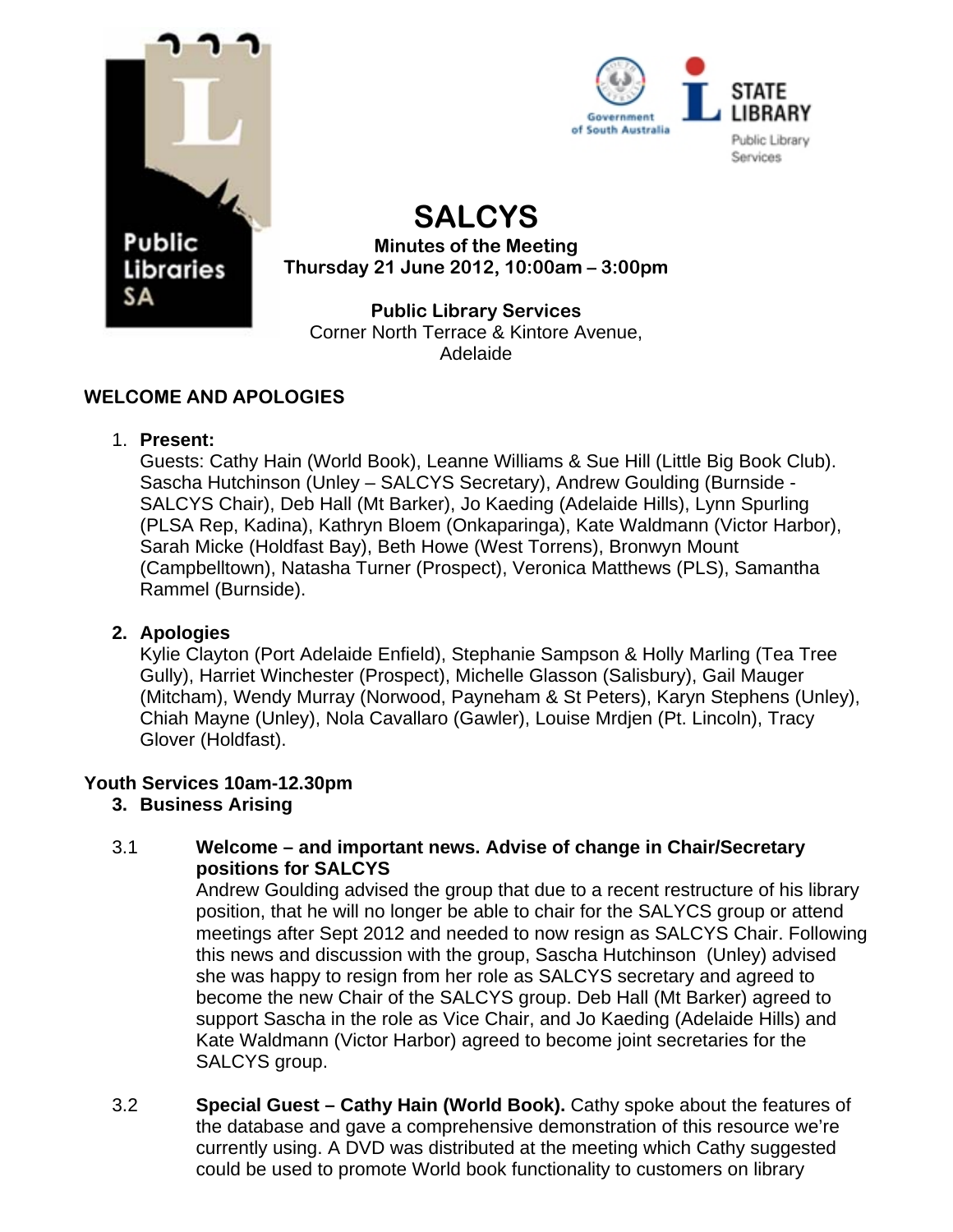multiscreens, and to create awareness of libraries having this available and make better use of this resource. The three areas Cathy ran through was World Book Online for Kids, World Book Online Info Finder, World Book Online Ref Centre. World Book Discover enables translations into languages other than English. There is a Games Area within World Book Online and Activities to suit different learning styles. Think it, Be it, Make it, Teach it. A section on Science Projects and science report writing.

There is another feature that can provide outline maps, and picture referencing – for children to search for images for projects. Info finder has a Time Line creator where it's possible for children to set up their own family trees, or timelines eg. Art history periods etc. There is also a My Research function where students can log in to create and save a project (to the World Book Server) and return to the project at a later date from this area. World Book also provides a huge resource of daily newspapers from around the world which was a feature the group weren't hugely aware of. There are various Research tool facilities and a citation builder for student projects.

The E- Book Centre within World Book – includes the classics and some titles in other languages. There are 500 titles in a downloadable format and they come in either e-pub or mobi formats.There is information provided on formats, instructions, and devices which are possible to use for the e-book centre. There is a total of 257 children's titles available and there are features which enable the user to search for literary criticism on particular e-book texts which can be helpful for projects. World Book Online Ref Centre has Computer and Web tutorials. World Book Discover includes a visual dictionary, simplified info for adult audience with limited English. The information on the Human Body and diagrams is an area students may find useful as a resource. There are training guides within the database to explain World Book Online for staff – and how to use the main features, via tutorials etc.

'Craft Corner' is an additional feature of World Book - not currently available within our subscription, but is an add-on libraries may be interested to purchase. It has craft ideas, describes how to do various types of craft, and it is possible via this add-on to create a project with a username and password, where the user can for example write up a 'lesson plan' or 'school holiday session plan' and go back to it at any time. If the username and password was shared with other YAC Library users who also subscribed to this additional feature – this was discussed by the group as a way of SALYCS members possibly being able to share ideas or lesson plans quite easily. This could be a good benefit for our network. It was discussed that Craft Corner would be beneficial to have as an option to subscribe to on the network and costs/quotes would be arranged.

# 3.3 **Kathryn Bloem (Onkaparinga) - Avcon (27<sup>th</sup>-29<sup>th</sup> July 2012).**

Kathryn called for volunteer assistance from libraries to help with 'manning' the stand over the weekend – understanding that there may be difficulties for some libraries to release staff to do this for various reasons, but highlighting how valuable the connection for libraries with this event is – and the amount of interest it generates around libraries makes it so worthwhile.

Kathryn also requested for libraries to send any debited manga or anime, or any youth event promotion coming up in their libraries, to Onkaparinga attn: the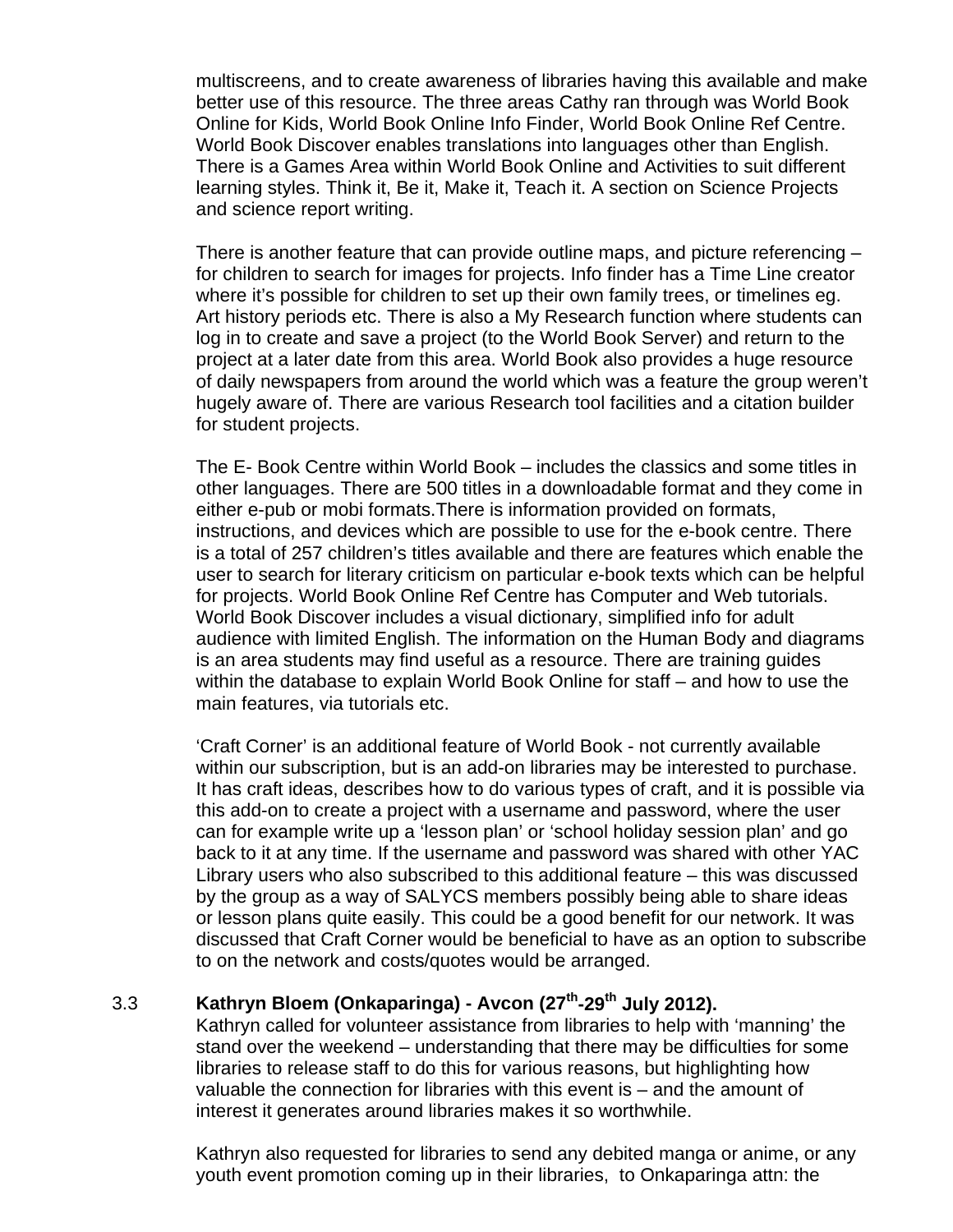Youth Librarian. This will be the last year of funding for Avcon. Kathryn indicated that Onkaparinga recently trialed having a library presence at ComicCon with great success, so this may be another future avenue for interested libraries to promote our Graphic Novel, Anime, Manga collections and library services at this event.

3.4 **Group discussion on having a public libraries Youth Facebook** page. This was discussed as another possible avenue for SALCYS and libraries generally to to communicate with Youth and having a centralized information source for young people connecting with libraries. The group saw some benefit in the idea, but managing the information was a big issue and how this could best be managed and function across the network. It was decided that it would be worthwhile discussing options with Jon Bentick at a future SALCYS meeting – on the idea of having a spot on the existing Facebook page so as not to involve too much duplication, and make it more manageable for the network to update. It was suggested to add this as an agenda item for the next SALCYS meeting and to invite Jon Bentick to attend – for further discussion on options around this.

## **Break for Lunch – The London Tavern (12.30-1.30pm)**

**Children's Services 1.30-3pm** 

#### 4 **Business Arising**

- 4.1 **Performer's Agreement/Police Checks for children's events. (Group Discussion).** Sarah Micke (Holdfast) raised the issue for discussion on what libraries require from performers. Holdfast policies require a police check as part of their performers agreement. Aardvark Entertainment who supplies performers for many library events is not able to guarantee all performers have police checks and in the experience of libraries using this service appears also reluctant to enforce this. Some libraries insist that parents stay with their child during a library session and that every child aged 0-10 requires a parent to accompany them. Other libraries have agreements that as their library staff have police checked/mandatory reporting training etc, that as long as they are always present in the room when a performer is working with the children, then this is acceptable to their organizations policies. It was agreed that it shouldn't be an issue for performers to be able to provide this – if they are presenting as a business working with children, but at this stage it is not something that all libraries have a policy about, though YAC library staff do have risk management aspects in place – such as always being in attendance, if there is no guarantee on the police check status of the performer/guest.
- 4.2 **Guest Speakers: Leanne Williams and Sue Hill from** *The Little Big Book Club –* **Training package for SALCYS network. 'Building the Foundations of Early Learning'** Several years ago the LBBC ran training for libraries around building literacy before school This training and information was developed several years ago now and much more research and information has become available since this time. Feedback from library staff indicates that the preferred training model would be for a practical approach which was not too information heavy. Leanne and Sue have been looking closely at the Statewide plan, Early Literacy Framework and broader key strategies and at how best the Little Big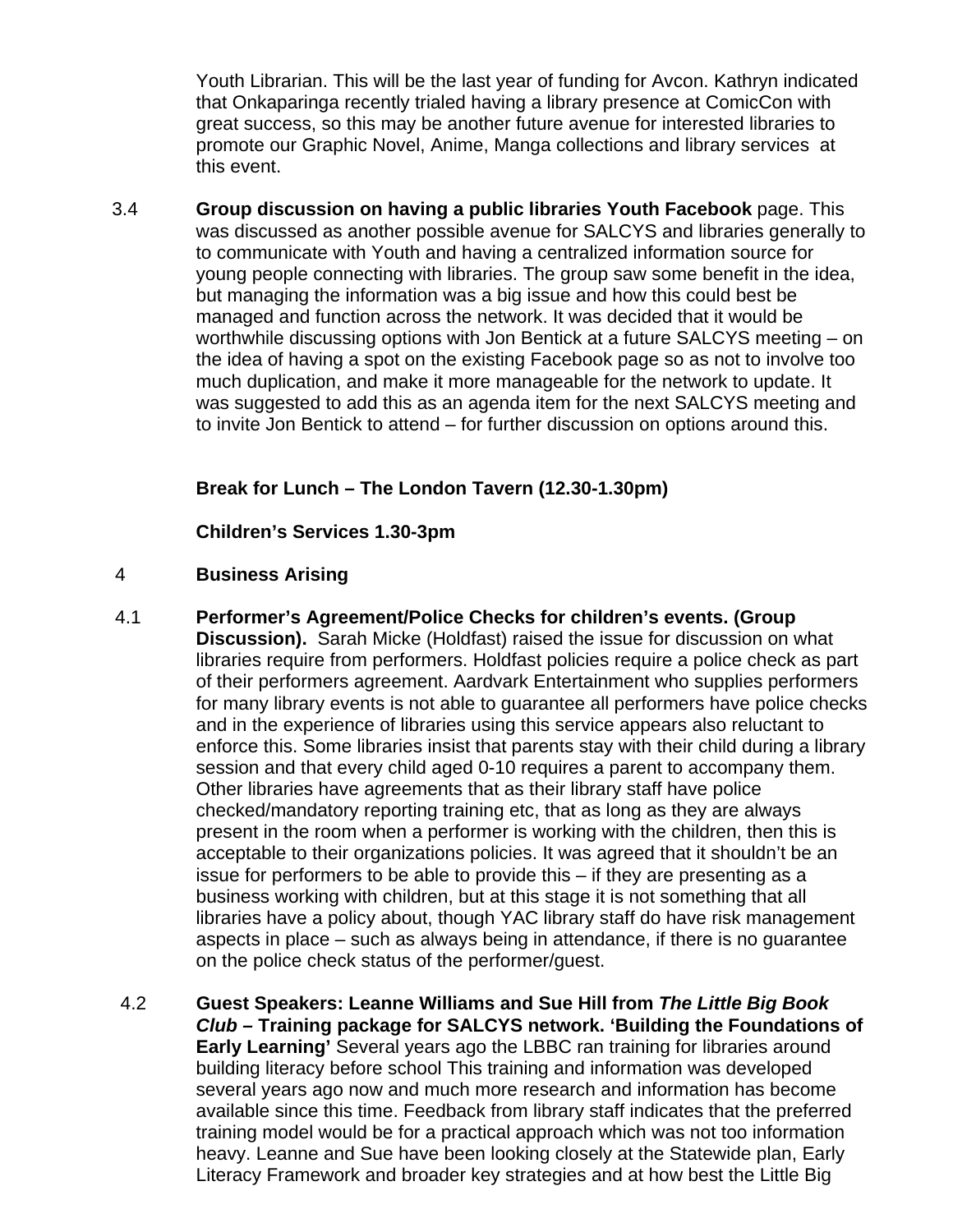Book Club can be part of delivering these strategies and key messages to families– at the local level through the SALCYS network.The essential focus of the 2 day training and information package to be shared with library staff working with children is that the first five years of life – has an impact which lasts a lifetime. There are 11 key messages around key issues in early childhood development/literacy , which libraries should be able to deliver to families in a way which is user friendly and practical. It is about empowering parents – and providing them with the practicalities behind messages, and put these into practice in a non-threatening way. Information about the training will be disseminated to the public library network in the next few weeks – with details on dates, cost, and course information topics covered. The training will strongly complement what the SALYCS members already do in our work in libraries and greatly enhance knowledge as well as directly link our work to these broader strategies for early childhood.

#### 4.3 Information Sharing

Mt Barker has recently acquired software package for Photoshop. Deb Hall was keen to gauge interest from the group as to whether other libraries were using Photoshop or were interested in undertaking training in the program at Mt Barker. There was group discussion and many libraries use other digital manipulation programs so at this stage no interest in training. Other digital manipulation programs were suggested which are easy to use. GIMP- GNU and Inkscape – Vector Image editor. See: [www.gimp.com](http://www.gimp.com/) and www.inkscape.com

West Torrens discussed their Book Maze project in the library which is a 1 metre high maze created from debited books and has been constructed within the library.

Holdfast recently had a youth lock in (4 x ½ hour sessions) Manga, Giant Board games, jewelery making.

Burnside – for youth week had 110 kids throughout the week – has redone the youth area and separated the Manga and GN collections. Finding that GN collection is not as popular. Participated in the 'Sisterhood of the Travelling Pants Jeans project' –a pair of jeans is decorated at each library and then sent on to the next library and travels across Australia.

Walkerville has had an influx in schools visiting the library for sessions.

Victor Harbor – had success with the Sky Dome as a program.

Playford –currently busy with LMS changes.

Veronica Matthews (PLS) Read this 2012 – did not have a huge response from SA entrants. Kylie Clayton (PAE) judged and there were 3 entries from SA shortlisted for the National prize.

Unley – has noticed a 62% increase in their children's non-fiction loans since changing this collection to a face-out style collection. Recently had Loren Morris, a young local graphic novel creator come and work with the Unley Young Writers group at one of their nightly sessions.